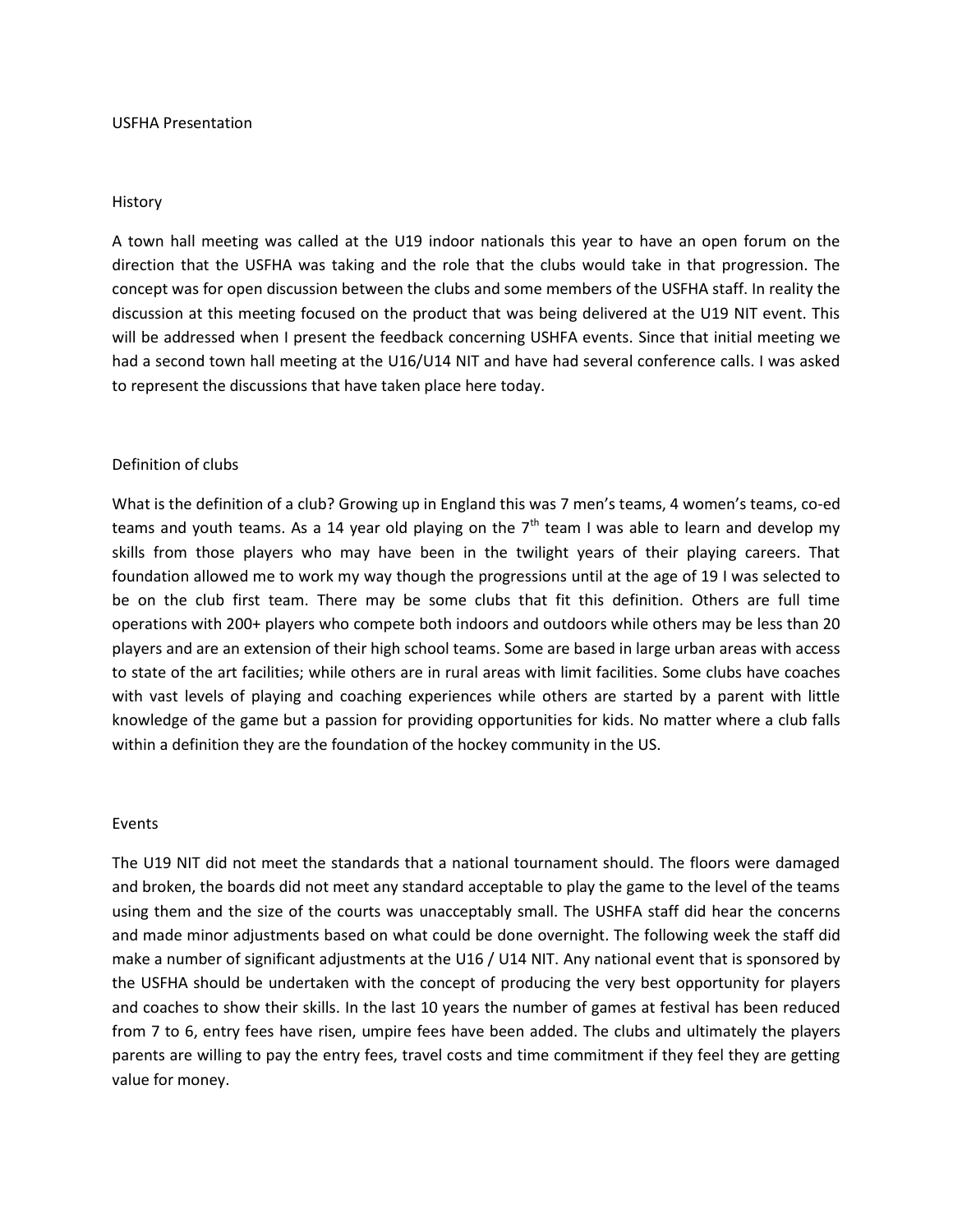The introduction of events such as the Disney Tournament and National Club Championship do provide additional opportunities for players, the issue is that the demand quickly exceeded opportunities and many clubs were not afforded the opportunity to participate.

With all events the reason that there is a high demand is that players (and their parents) want to be seen by college coaches with the hope that they will be offered the opportunity to continue to play hockey in college, without the allure of the college coaches the demand for these events would drop. With the NCAA examining recruiting windows and the length of the season this could have a significant impact on events such as festival.

The USFHA needs to establish what makes each event that they produce unique. If the futures tournament is aimed at showcasing the best individual athletes in the country then ensure the best athletes are there, if the national club championship is established to crown a champion then ensure that all clubs have that opportunity to compete. At the conclusion of every event a questionnaire should be sent to each club that participates so that feedback can be given, encouraging feedback can only help in making the event better the next time it is held.

The main focus has been on national events, the USFHA has the ability to work with multiple entities to provide regional events. For some areas of the country this may be in place and would just be added support for others it could provide the catalyst for the expansion on hockey in the area.

# Finances

The USFHA relies primarily on the money collected from membership dues, tournament entry fees and futures. Until recently the financial undertakings were not made available to its members. The recent posting of financial statements allows the membership to form opinions and questions based on real data rather than speculation. One request that has been a constant in the dialogue that has taken place is that the financial reports are as transparent as possible

It would seem from this data that the coaches are compensated well for their work with the national teams. Later will be some thoughts on how this investment can pay dividends not only to the 100 athletes on the national teams but also the 15,000 youth members.

A key focus of the board needs to be the use of some of the finances raised by the membership to be reinvested in the grassroots programs. Ultimately this investment in the youth programs may help to take the national teams into the top 10 in the world rankings.

With regards to NIT's the event has grown every year, Mr. Lock in one of his newsletters said that the NIT made a profit of \$175,00. This money needs to be reinvested into the event, purchasing the boards that meet FIH standards, paying a little more to a company so the floor they install provides a safe surface that allows the players to demonstrate their skills. Having one less court would allow all the others to be regulation size.